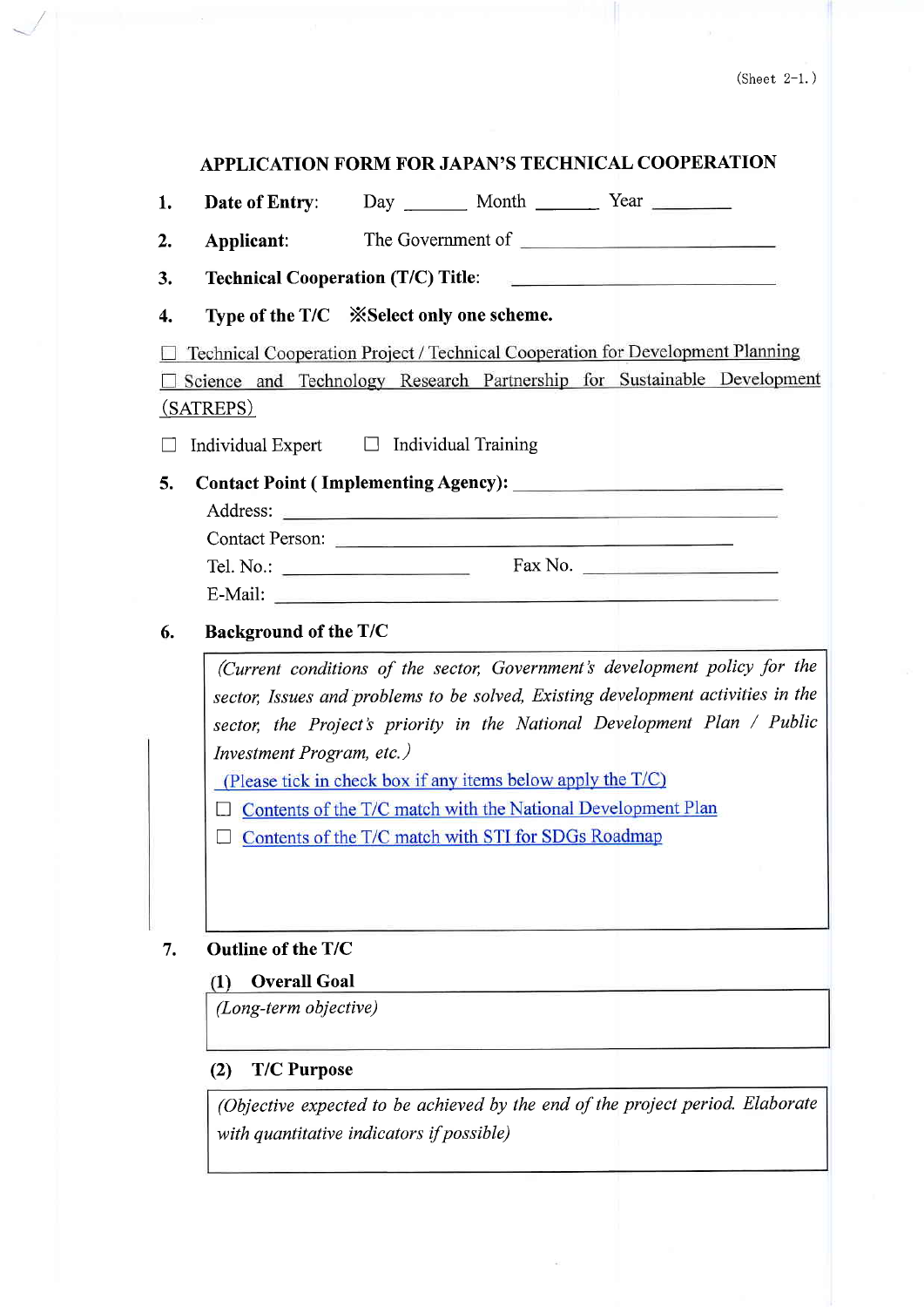## (3) Outputs

(Objectives to be realized by the "T/C Activities" in order to achieve the "T/C Purpose")

# (4) T/C Site

(In case there is any particular candidate site, please give specifics such as the name of the target area for the  $T/C$  and attach a rough map to the documents submitted. The attached map should be at a scale that clearly shows the project site.)

### (5) T/CActivities

(Specific actions intended to produce each "Output" of  $T/C$  by effective use of the "Input". )

### (6) Input from the Recipient Government

(Counterpart personnel (identify the name and position of the Project manager), support staff, office space, running expenses, vehicles, equipment etc.)

## (7) Input from the Japanese Government

(Number and qualification of Japanese experts/consultants, contents of training (in Japan and in-country) courses, seminars and workshops, equipment, etc.)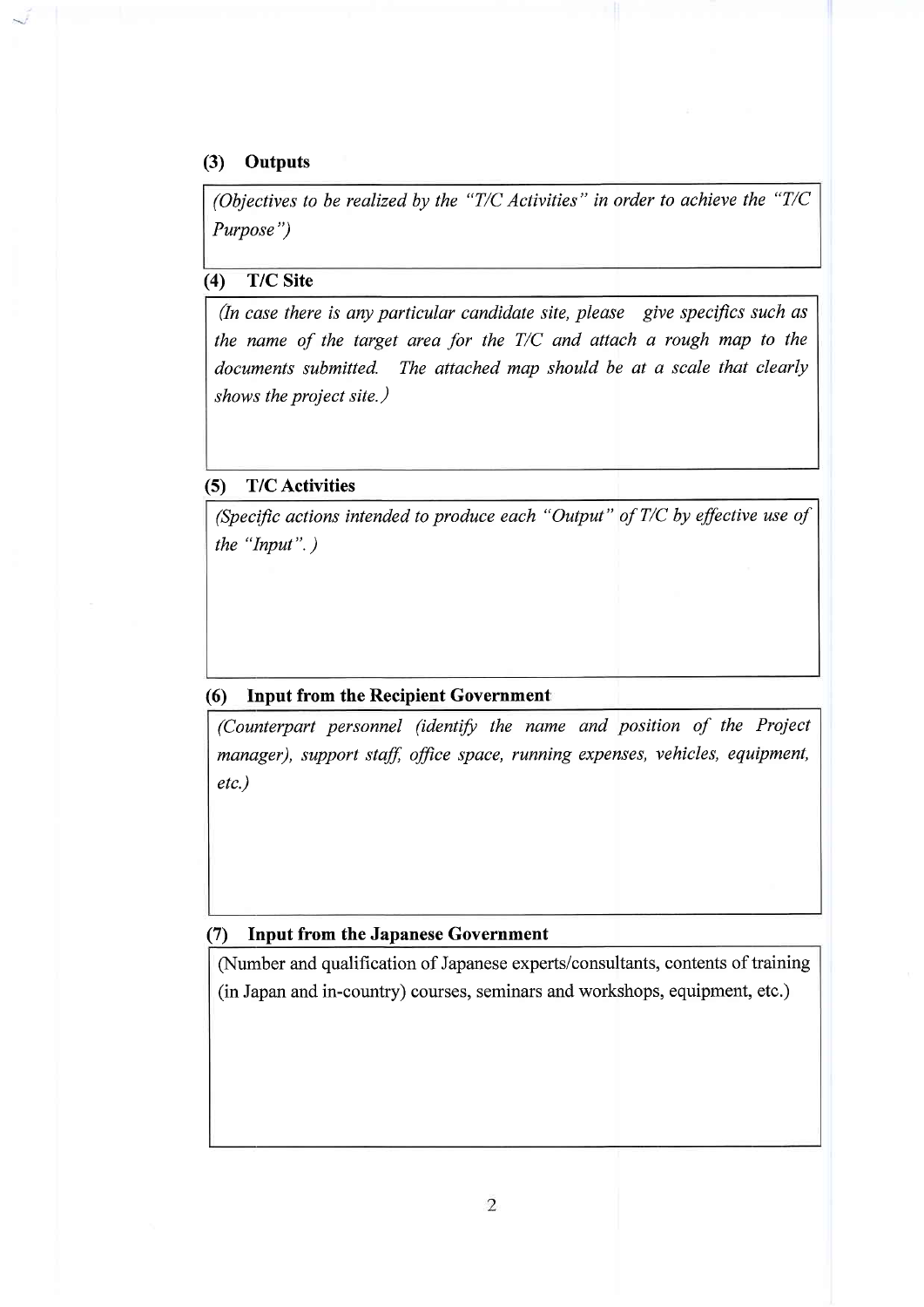#### 8. Implementation Schedule

Month  $\begin{array}{c} \begin{array}{c} \text{1} \\ \text{2} \end{array}$  Year  $\begin{array}{c} \text{1} \\ \text{2} \end{array}$  Year  $\begin{array}{c} \text{2} \\ \text{3} \end{array}$  Year  $\begin{array}{c} \text{2} \\ \text{4} \end{array}$  Year

#### 9. Description of an Implementing Agency

(Budget allocated to the Agency, Number of Staff of the Agency, Department/division in charge of the T/C, etc.)

#### 10. Related Information

(1) Prospects of further plans and actions/ Expected funding resources for the Project:

(If implementing agency plans to take some (future) actions in connection with this proposed project, please describe the concrete plans/action and enter the funding sources for the plans and actions.)

(2) Activities in the same sector of other donor agencies, the recipient government and NGOs and others:

(Please pay particular attention to the following items:

 $-Wh$ ether you have requested the same project to other donors or not.

-Whether any other donor has already started a similar project in the target area or not.

-Presence/absence of cooperation results or plans by third-countries or international agencies for similar projects.

-In the case that a project was conducted in the same field in the past, describe the grounds for requesting this project/study, the present status of the previous project, and the situation regarding the technology transfer.

-Whether there are existing projects/studies regarding this requested project/ study or not. (Enter the time/period, content and concerned agencies of the existing studies.))

### 11. Global Issues (Gender, Poverty, Climate change, etc.)

(Any relevant information of the project from global issues (gender, poverty, climate change, etc.) perspective.)

## 12. Environmental and Social Considerations

(In case of Technical Cooperation Project(including SATREPS) / Technical Cooperation for Development Planning, please fill in the attached screening format.)

(Note) If JICA considers that the environmental and social considerations are required to the T/C, the applicants agree on JICA's information disclosure of the T/C for public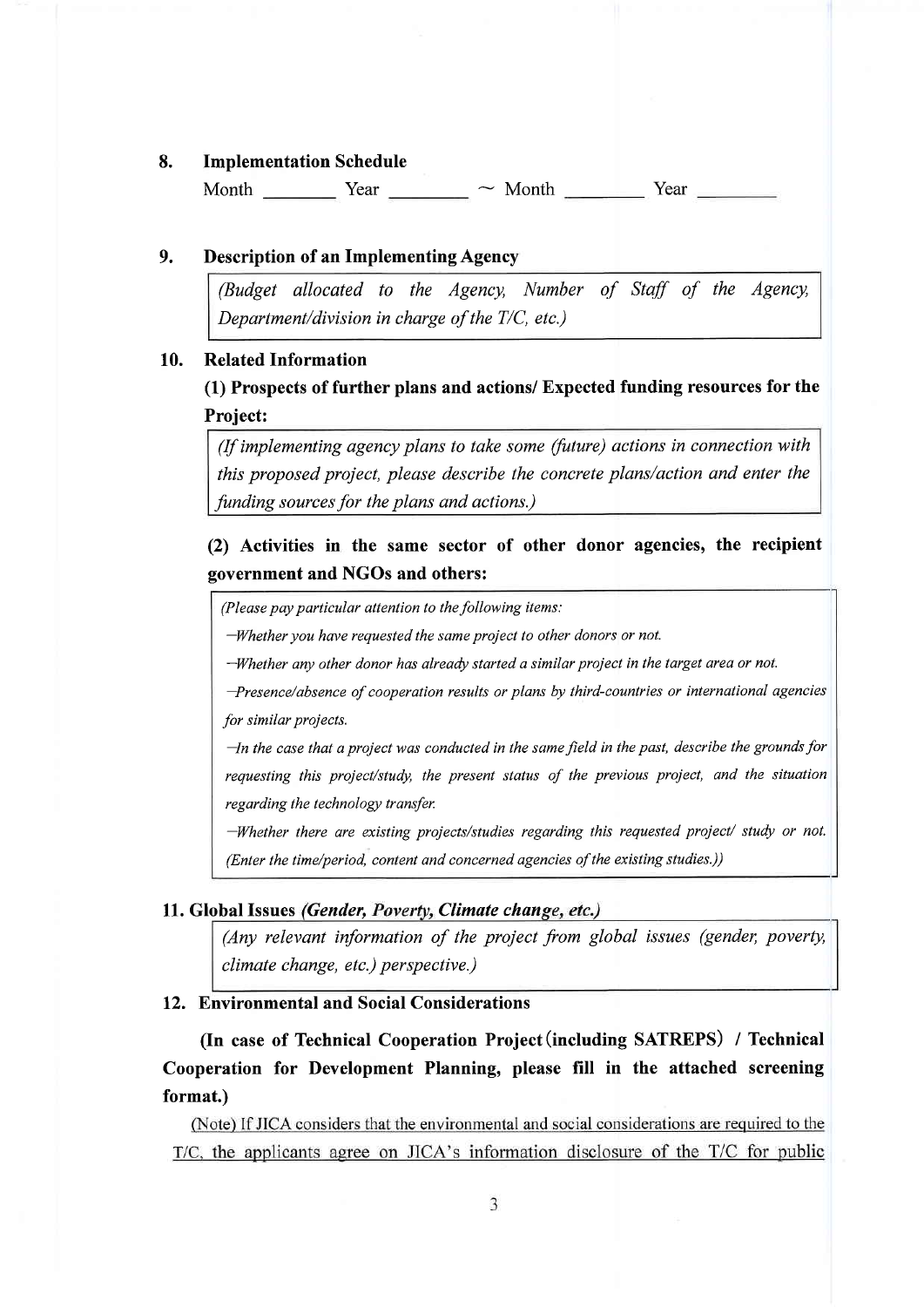hearing in accordance with JICA guidelines for environmental and social considerations as stated in Question 11 of the attached Screening Format.

# 13. Others

|                                | Signed: |        |
|--------------------------------|---------|--------|
| On behalf of the Government of |         | Title: |

Date: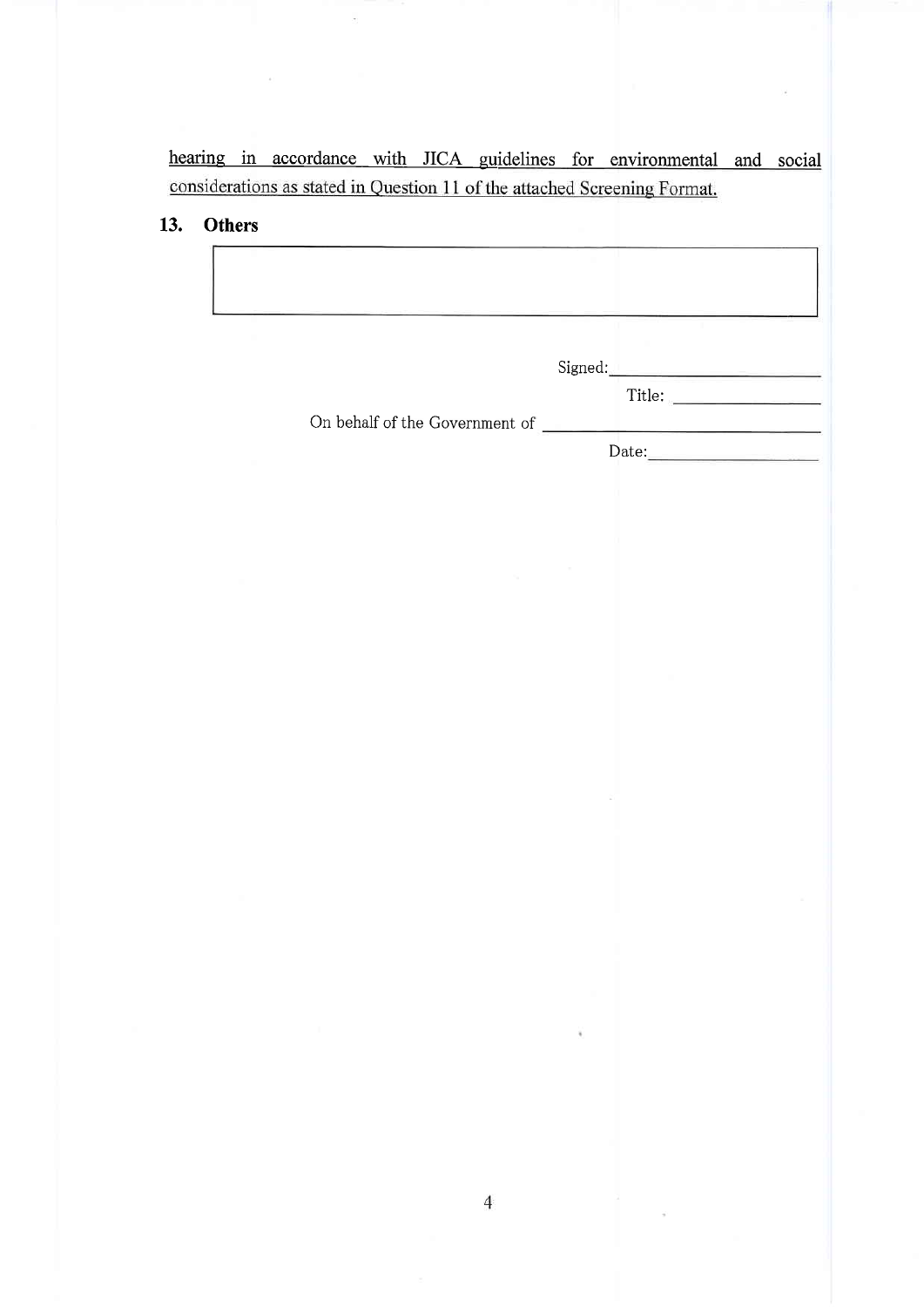## Additional Form for Expert

XIf the applicants select the Individual Expert in 4. , this form needs to be filled out.

## 1. Type of Assignment

(New / Extension / Successor)

If this type is "Extesion" or "Successor", please show whose extension or successor it is.

## . 2. Qualifications and Experience required

(1) Age Limit

(2) Educational Background (Doctor / Master / Bachelor)

(3) Practical Experience on Related Field

(4) Language (Name / Level)

(5) Other Qualification and Experience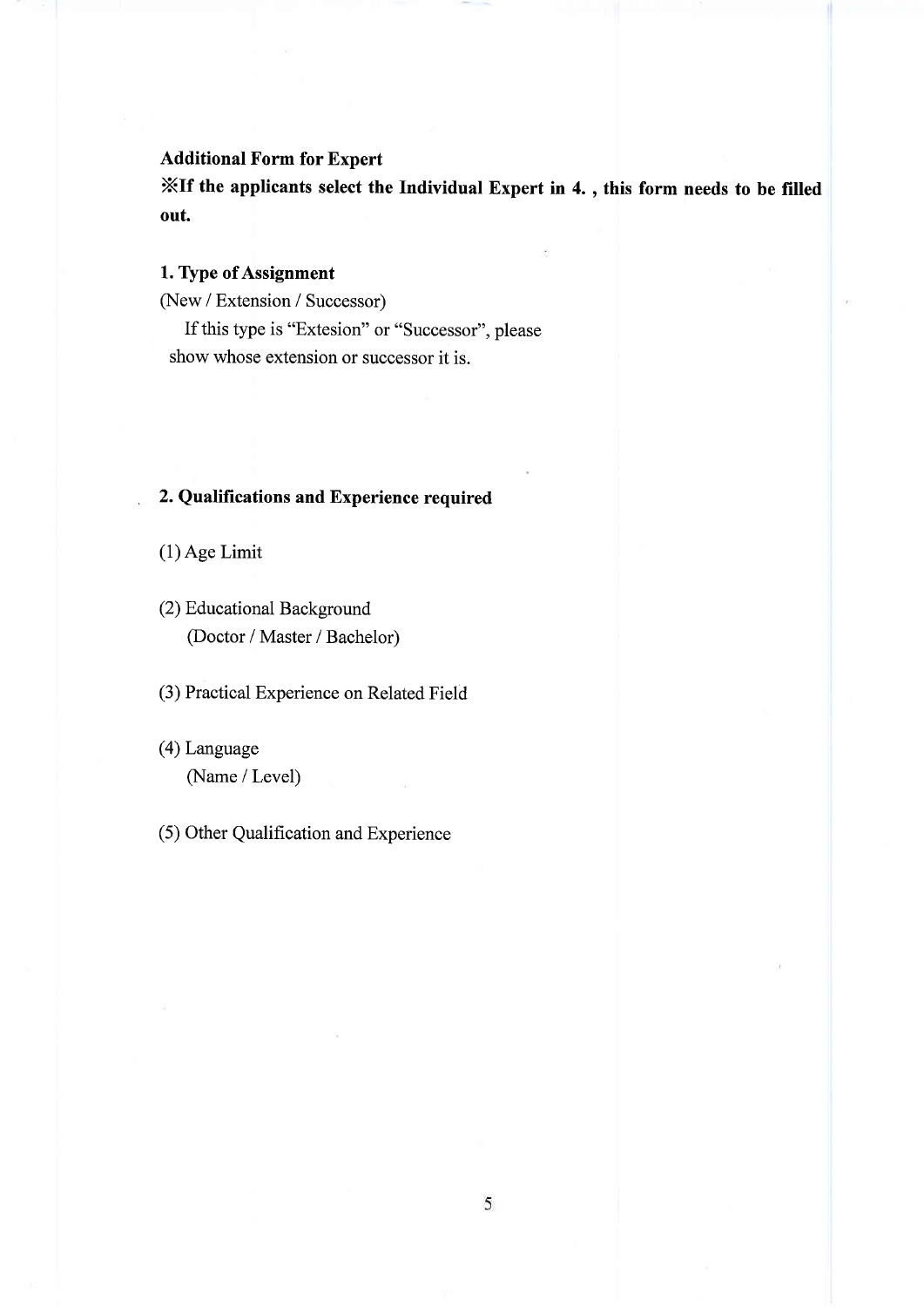# Additional Form for SATREPS

XIf the applicants select the SATREPS in 4. , please fill out this form.

## 1. Japanese Partner of SATREPS

( 1 )Research Institutions :

(2)Principal Investigator of Japanese side:

(3)Other Researchers:

## 2. Institutional profile

(1) Research Institutions :

(2) Principal Investigator :

(3) Previous international joint research projects related this SAIREPS (Give their titles in

| English) If the projects are supported by other agencies, provide agency names, and years |                      |        |  |
|-------------------------------------------------------------------------------------------|----------------------|--------|--|
| (Title of the project)                                                                    | (Name of the agency) | (Year) |  |
|                                                                                           |                      |        |  |

(4)Cunent research projects related this SAIREPS (Give their titles in English) If the projects are supported by other agencies, provide agency names, and years)

| (Name of the agency) | Year) |
|----------------------|-------|
|                      |       |
|                      |       |
|                      |       |

# 3. List of available equipment for the proposed research

| (Name of equipment) | (Specification /type and |           | $(FY \circ f)$ |
|---------------------|--------------------------|-----------|----------------|
|                     | performance)             | Joint Use | Installation)  |
|                     |                          |           |                |
|                     |                          |           |                |
|                     |                          |           |                |
|                     |                          |           |                |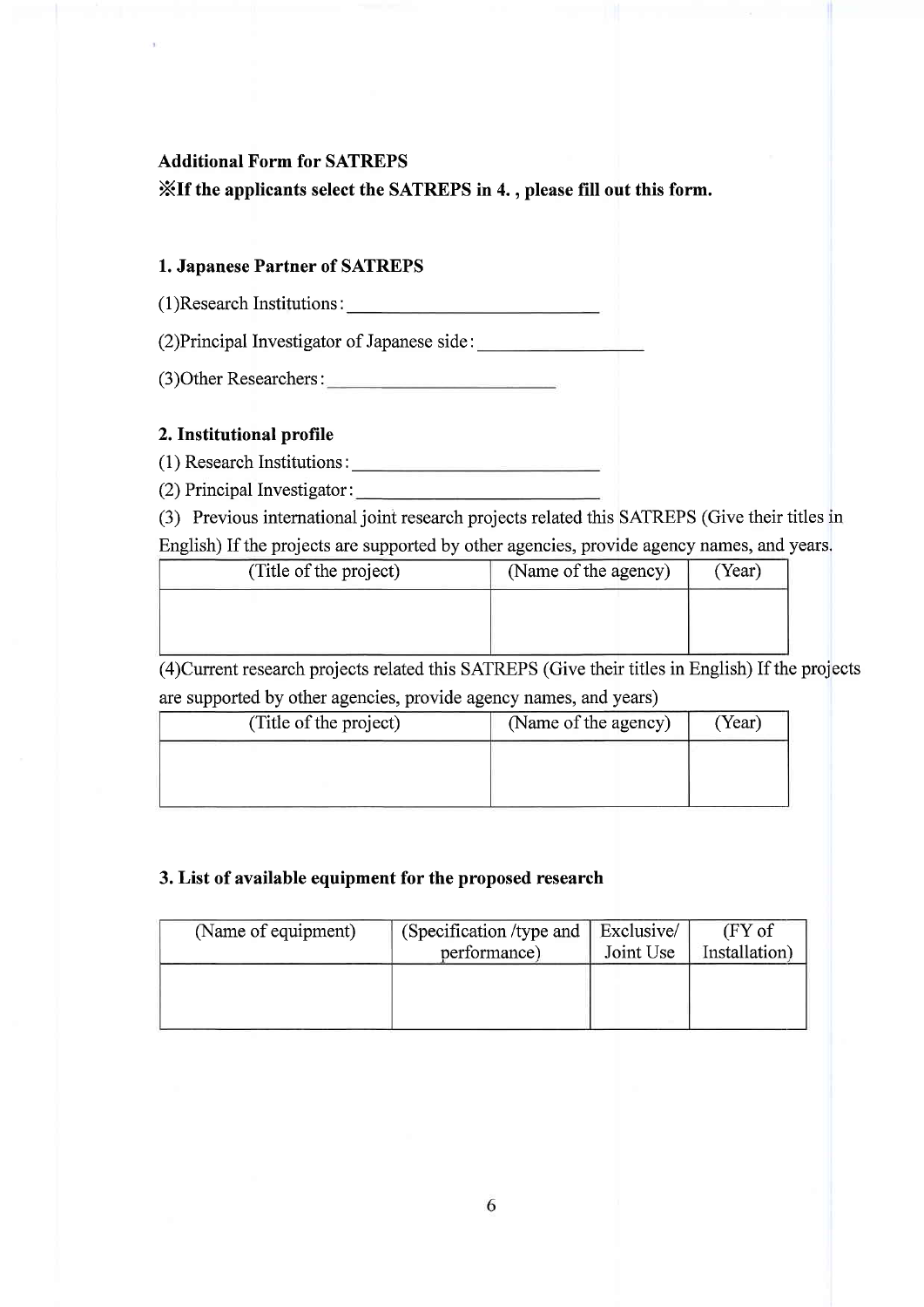## Screening Format (Environmental and Social Considerations)

Please write "to be advised (TBA)" when the details of a project are yet to be determined.

Question 1:Address of project site

Question 2: Scale and contents of the project (approximate area, facilities area, production, electricity generated, etc.)

 $\lambda$ 

 $\mathcal{I}$ 

 $\mathcal{E}$ 

2-1. Project profile (scale and contents)

2-2.How was the necessity of the project confirmed?

Is the project consistent with the higher program/policy?

 $\Box$ YES: Please describe the higher program/policy.

(

 $DNO$ 

2-3. Did the proponent consider alternatives before this request?

 $\Box$ YES: Please describe outline of the alternatives

 $\overline{(\ }$ 

 $DNO$ 

2-4. Did the proponent implement meetings with the related stakeholders before this request?

 $\square$ Implemented  $\square$ Not implemented

If implemented, please mark the following stakeholders.

 $\Box$ Administrative body

nlocal residents

nNGO

nOthers (

Question 3:

Is the project a new one or an ongoing one? In the case of an ongoing project, have youreceived strong complaints or other comments from local residents?

 $\Box$ New  $\Box$ Dngoing (with complaints)  $\Box$ Dngoing (without complaints)

 $\Box$ Other

Question 4: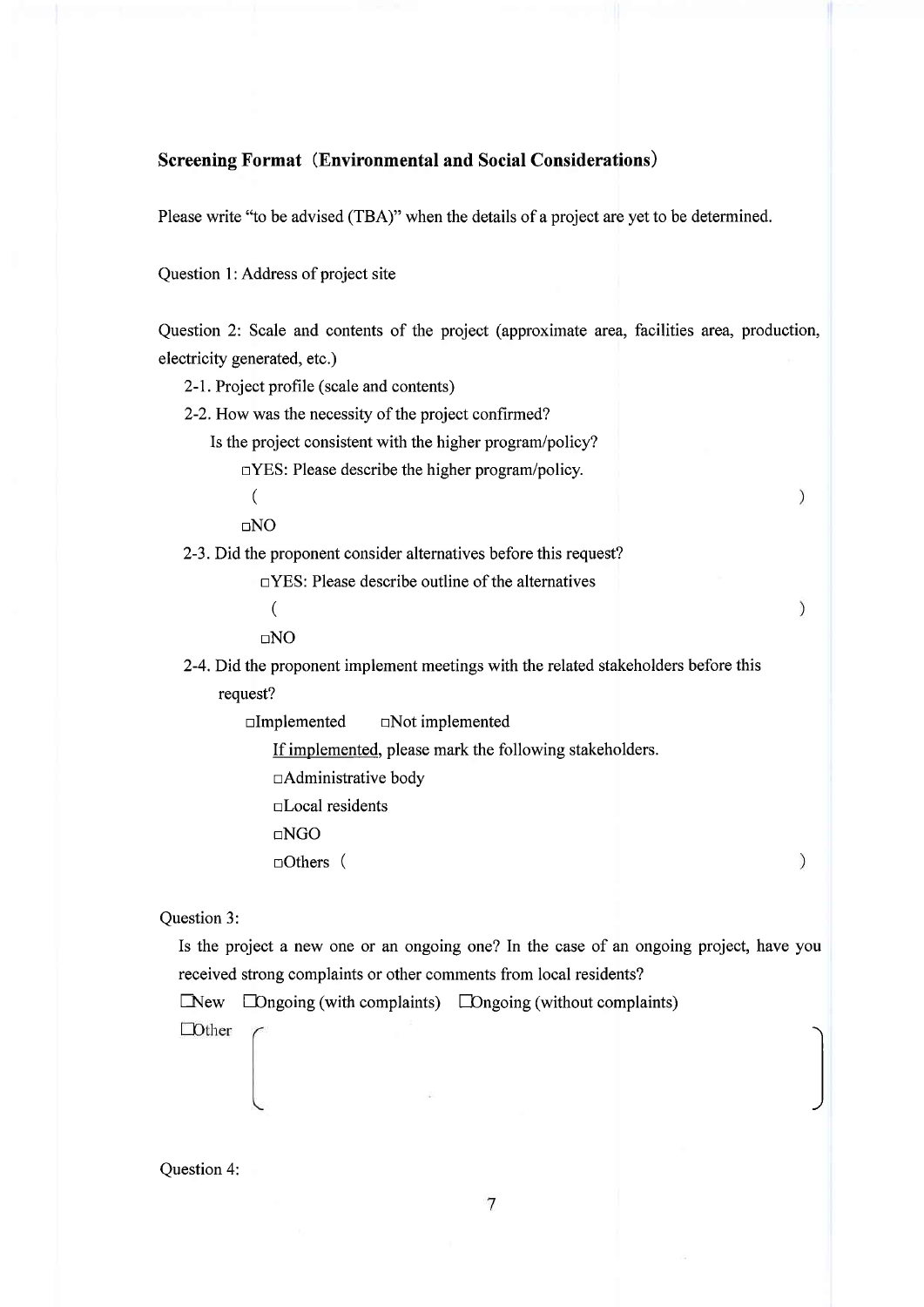Is an Environmental Impact Assessment (EIA), including an Initial Environmental Examination (IEE) Is, required for the project according to a law or guidelines of a host country? If yes, is EIA implemented or planned? If necessary, please fill in the reason why EIA is required.

 $\Box$ Necessity ( $\Box$ Implemented  $\Box$ Ongoing/planning) (Reason why EIA is required:  $\Box$ Not necessary  $\Box$ Other (please explain)

 $\mathcal{E}$ 

Question 5:

In the case that steps were taken for an EIA, was the EIA approved by the relevant laws of the host country? If yes, please note the date of approval and the competent authority.

| Approved without a                           | Approved with a                                                                                | $\Box$ Under appraisal |
|----------------------------------------------|------------------------------------------------------------------------------------------------|------------------------|
| supplementary condition                      | supplementary condition                                                                        |                        |
| (Date of approval:                           | Competent authority:                                                                           |                        |
| <b>EUnder</b> implementation                 |                                                                                                |                        |
| $\Box$ Appraisal process not yet started     |                                                                                                |                        |
| $\Box$ Other (                               |                                                                                                |                        |
|                                              |                                                                                                |                        |
| Question 6:                                  |                                                                                                |                        |
|                                              | If the project requires a certificate regarding the environment and society other than an EIA, |                        |
|                                              | please indicate the title of said certificate. Was it approved?                                |                        |
| □Already certified                           |                                                                                                |                        |
| Title of the certificate: (                  |                                                                                                | $\mathcal Y$           |
| Requires a certificate but not yet approved  |                                                                                                |                        |
| $\Box$ Not required                          |                                                                                                |                        |
|                                              |                                                                                                |                        |
| <b>Dther</b>                                 |                                                                                                |                        |
|                                              |                                                                                                |                        |
|                                              |                                                                                                |                        |
| Question 7:                                  |                                                                                                |                        |
|                                              | Are any of the following areas present either inside or surrounding the project site?          |                        |
| $\Box$ Yes<br>$\Box$ No                      |                                                                                                |                        |
|                                              |                                                                                                |                        |
| If yes, please mark the corresponding items. |                                                                                                |                        |
|                                              | National parks, protection areas designated by the government (coastline, wetlands,            |                        |
|                                              | reserved area for ethnic or indigenous people, cultural heritage)                              |                        |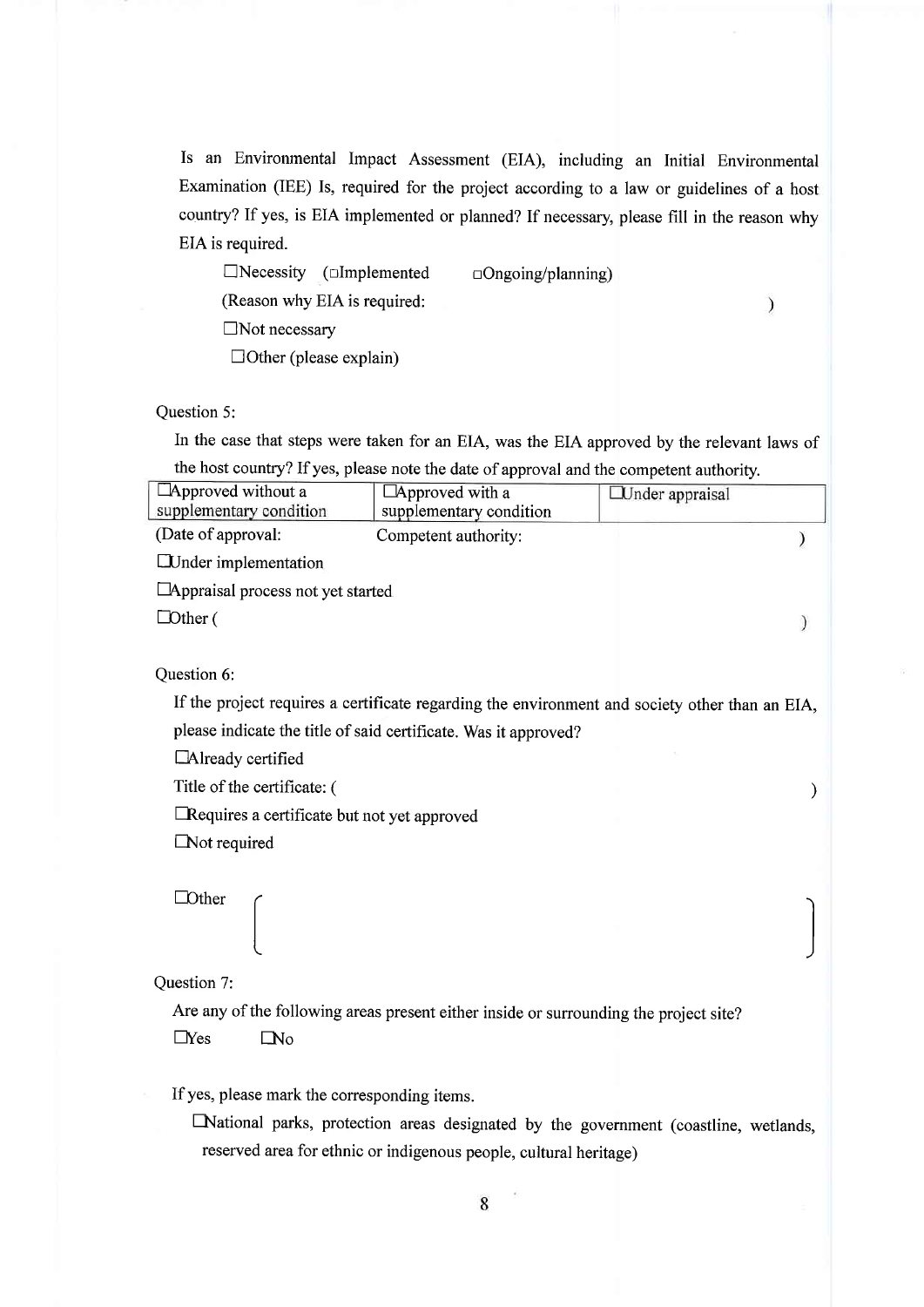fPrimeval forests, tropical natural forests

fFcologically important habitats (coral reefs, mangrove wetlands, tidal flats, etc.)

- EHabitats of endangered species for which protection is required under local laws and/or international treaties
- $\Box$  Areas that run the risk of a large scale increase in soil salinity or soil erosion

**ERemarkable desertification areas** 

□Areas with special values from an archaeological, historical, and/or cultural points of view

 $\Box$  Habitats of minorities, indigenous people, or nomadic people with a traditional lifestyle, or areas with special social value

## Question 8:

Does the project include any of the following items?  $\Box$ Yes  $\Box$ No

If yes, please mark the appropriate items.

| $\Box$ involuntary resettlement                                        | (scale: | households | persons) |
|------------------------------------------------------------------------|---------|------------|----------|
| $\Box$ Groundwater pumping                                             | (scale: | m3/year)   |          |
| $\Box$ and reclamation, land development, and/or land-clearing (scale: |         |            | hectors) |
| $\Box$ Logging                                                         | (scale: | hectors)   |          |

Question 9:

Please mark related environmental and social impacts, and describe their outlines.

 $\Box$ Air pollution

 $\square$ Water pollution

 $\square$  Soil pollution

 $\square$ Waste

 $\square$ Noise and vibrations

 $\Box$ Ground subsidence

 $\Box$ Offensive odors

 $\Box$  Geographical features

 $\Box$ Bottom sediment

 $\square$ Biota and ecosystems

 $\Box$ Water usage

 $\Box$ Accidents

 $\Box$ Global warming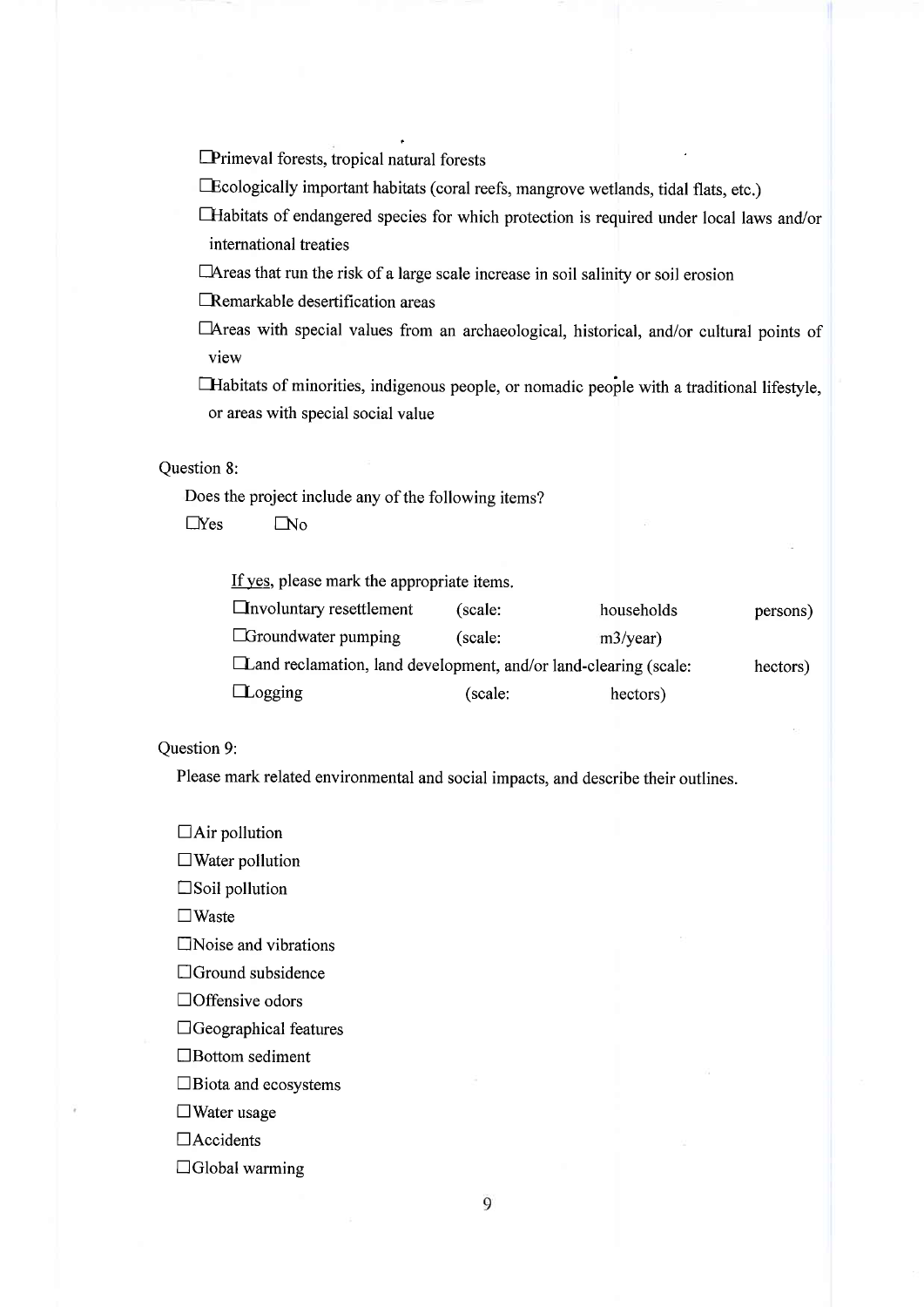$\Box$ Involuntary resettlement

 $\Box$ Local economies, such as employment, livelihood, etc.

 $\Box$  Land use and utilization of local resources

 $\square$  Social institutions such as social infrastructure and local decision-makins institutions

nExisting social infrastructures and services

 $\square$ Poor, indigenous, or ethnic people

 $\Box$ Misdistribution of benefits and damages

□Local conflicts of interest

 $\Box$ Gender

 $\Box$ Children's rights

 $\Box$ Cultural heritage

 $\Box$ Infectious diseases such as HIV/AIDS

 $\Box$  Other ( )

Outline of related impact: